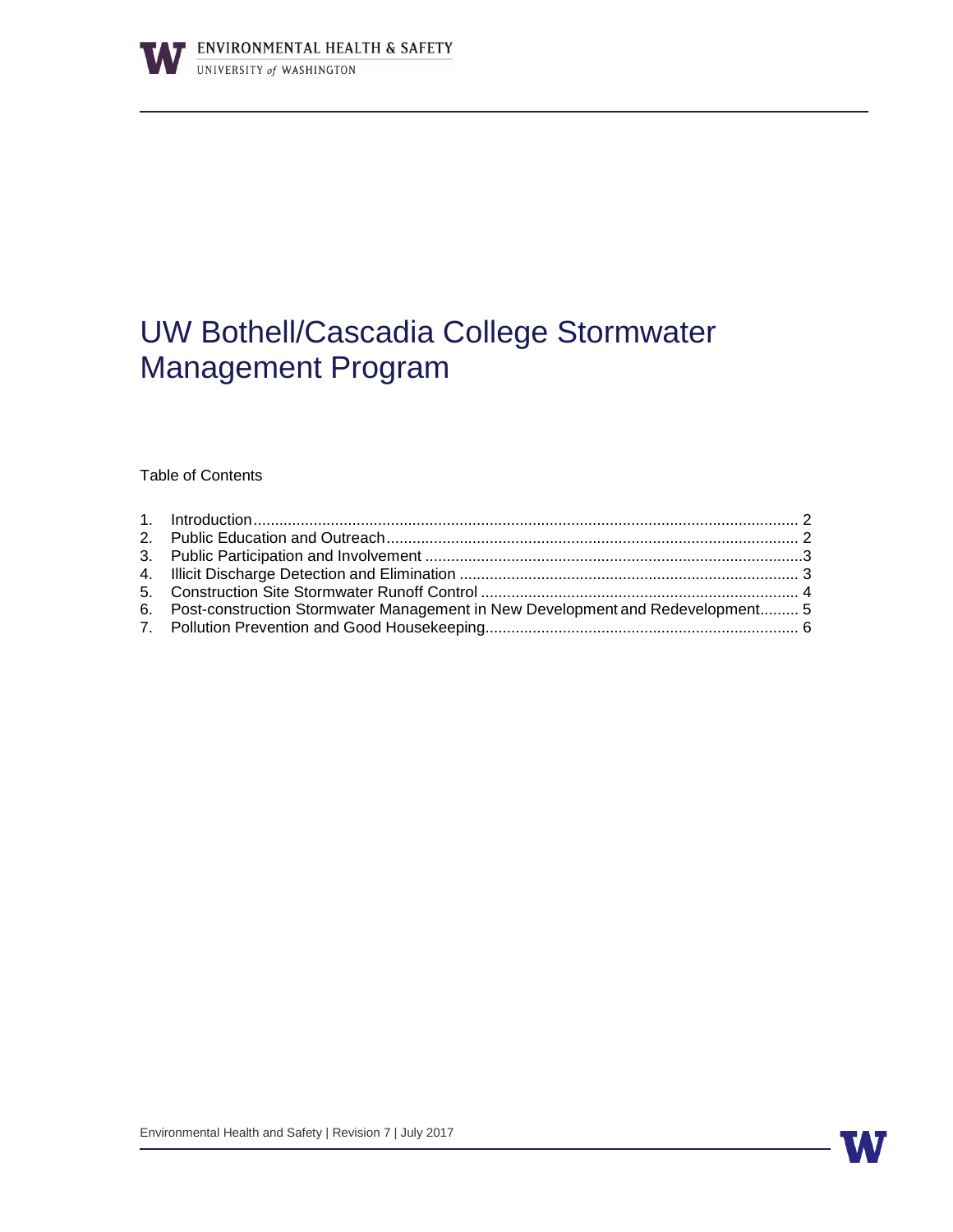## <span id="page-1-0"></span>**1. Introduction**

University of Washington (UW) Bothell and Cascadia College (CC) are classified as a Secondary Permittee under the Western Washington Phase II Municipal Stormwater Permit (Permit). As such, UW Bothell and CC must comply with Permit requirements, and all relevant ordinances, rules and regulations of the local jurisdiction (City of Bothell). Applicable rules and regulations include the City of Bothell stormwater and drainage control code, Chapter 18.04 [\(http://www.codepublishing.com/wa/bothell/\) a](http://www.codepublishing.com/wa/bothell/))nd City of Bothell Surface Water Management Program

[\(http://www.ci.bothell.wa.us/CityServices/PublicWorks/SurfaceWaterManagement.ashx?p=1292\).](http://www.ci.bothell.wa.us/CityServices/PublicWorks/SurfaceWaterManagement.ashx?p=1292))

As a Phase II Secondary Permittee, UW Bothell and CC are required to develop and implement a Stormwater Management Program (SWMP). This document serves as the UW Bothell and CCC SWMP. The UW Bothell and CC SWMP is designed and implemented to reduce the discharge of pollutants from the stormwater system to the maximum extent practicable and protect water quality.

This UW Bothell and CC SWMP includes the following six (6) minimum measures:

- o Public education and outreach on the impacts of stormwater pollution,
- o Public involvement and participation,
- o Illicit discharge detection and elimination,
- o Construction site stormwater runoff control,
- o Post-construction stormwater management for new development and redevelopment, and
- o Pollution prevention and good housekeeping for facilities operations.

The SWMP describes these six minimum measures. Following each measure description is a lists of actions that UW Bothell and CC are conducting to meet these requirements. The dates for completing these actions is available at

<http://www.ecy.wa.gov/programs/wq/stormwater/municipal/phaseIIww/wwphiipermit.html>

## <span id="page-1-1"></span>**2. Public Education and Outreach**

According to the Permit, UW Bothell and CCC will implement the following stormwater education strategies:

*a. Storm drain inlets owned or operated by UW Bothell and CCC that are located in maintenance yards, in parking lots, along sidewalks, and at pedestrian access points will be clearly labeled with the message similarto "Dump no waste – Drains to water body." As identified during visual inspection and regular maintenance of storm drain inlets per the requirements of S6.D.3.d. and S6.D.6.a.i. below, or as otherwise reported to UW Bothell and CCC , any inlet having a label that is no longer clearly visible and/or easily readable will be relabeled within 90 days.*

*b. Each year, beginning no later than three years from the initial date of permit coverage, public ports, colleges, and universities will distribute educational information to tenants and residents on the impact of stormwater discharges on receiving waters, and steps that can be taken to reduce pollutants in stormwater runoff. Distribution may be by hard copy or electronic means. Appropriate topics may include:*

*i. How stormwater runoff affects local water bodies,*

*ii. Proper use and application of pesticides and fertilizers,*

*iii. Benefits of using well-adapted vegetation,*

*iv. Alternative equipment washing practices, including cars and trucks that minimize pollutants in stormwater,*

*v. Benefits of proper vehicle maintenance and alternative transportation choices; proper handling and disposal of vehicle wastes, including the location of hazardous waste collection facilities in the area, and*

- *vi. Hazards associated with illicit connections, and illicit discharges.*
- *vii. Benefits of litter control and proper disposal of pet waste.*

To meet this requirement: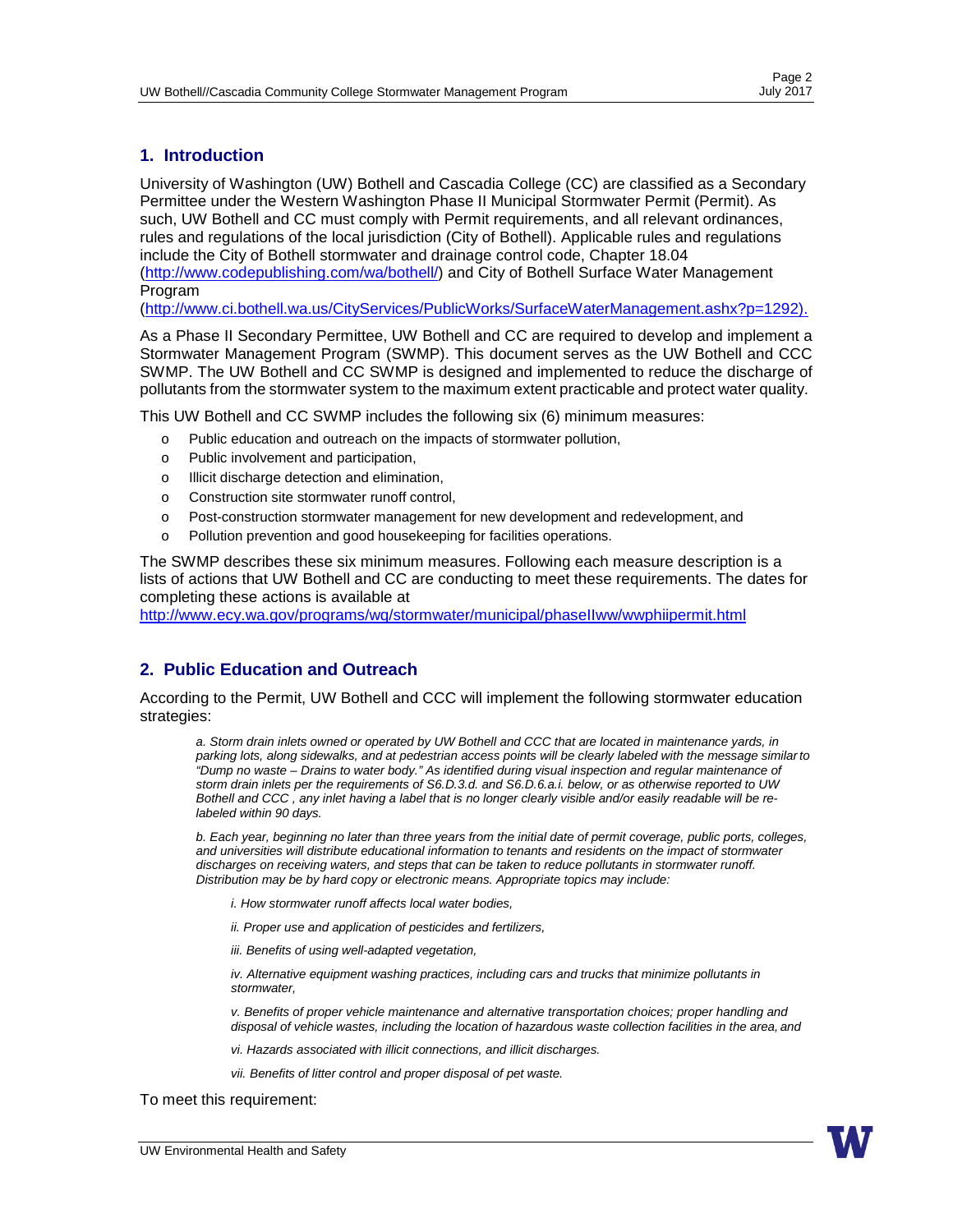Page 3<br>July 2017

Most storm drains at UW Bothell and CC have gratings forged with "Outfall to Stream / Dump No Pollutants" on them. The gratings that do not have this forged on them are labeled with plastic pucks that say "No dumping, drains to wetlands." UW Bothell Facilities Services has a stormwater system and catch basin preventative maintenance program.

The stormwater system is cleaned and inspected annually.

UW Bothell and CC has an outreach webpage on stormwater quality. This webpage is located at [http://www.ehs.washington.edu/epowaterqual/index.shtm.](http://www.ehs.washington.edu/epowaterqual/index.shtm)

EH&S has a stormwater awareness brochure for students and staff.

#### <span id="page-2-0"></span>**3. Public Participation and Involvement**

According to the Phase II permit, UW Bothell and CC will:

- *a. Make the annual report available on the UW Bothell and CC website.*
- *b. Make available on the UW Bothell and CCC website the latest updated version of the SWMP Plan.*
- *c. If UW Bothell and CCC does not maintain a website may submit their updated SWMP Plan in electronic format to Ecology for posting on Ecology's website.*

#### <span id="page-2-1"></span>**4. Illicit Discharge Detection and Elimination**

According to the Phase II permit, UW Bothell and CCC will:

- *a. From the initial date of permit coverage, comply with all relevant ordinances, rules, and regulations of the local jurisdiction (City of Bothell) in which UW Bothell and CCC are located that govern non-stormwater discharges.*
- *b. Implement appropriate policies prohibiting illicit discharges and an enforcement plan to ensure compliance with illicit discharge policies.*

*These policies will address, at a minimum: illicit connections; non stormwater discharges, including spills of hazardous materials; and improper disposal of pet waste and litter.*

*i. Allowable discharges: The policies do not need to prohibit the following categories of non-stormwater discharges:*

- *(1) Diverted stream flows*
- *(2) Rising ground waters*
- *(3) Uncontaminated ground water infiltration (as defined at 40 CFR 35.2005(20))*
- *(4) Uncontaminated pumped ground water*
- *(5) Foundation drains*
- *(6) Air conditioning condensation*
- *(7) Irrigation water from agricultural sources that is commingled with urban stormwater*
- *(8) Springs*
- *(9) Uncontaminated water from crawl space pumps*
- *(10) Footing drains*
- *(11) Flows from riparian habitats and wetlands*
- *(12) Discharges from emergency firefighting activities in accordance with S2 Authorized Discharges*
- *(13) Non-stormwater discharges authorized by another NPDES or State Waste Discharge permit*
- *ii. Conditionally allowable discharges: The policies may allow the following categories of non-stormwater discharges only if the stated conditions are met and such discharges are allowed by local codes:*
	- (1) Discharges from potable water sources, including but not limited to water line flushing, hyper-chlorinated water *line flushing, fire hydrant system flushing, and pipeline hydrostatic test water. Planned discharges will be dechlorinated to a total residual chlorine concentration of 0.1 ppm or less, pH-adjusted if necessary, and volumetrically and velocity controlled to prevent re-suspension of sediments in the MS4.*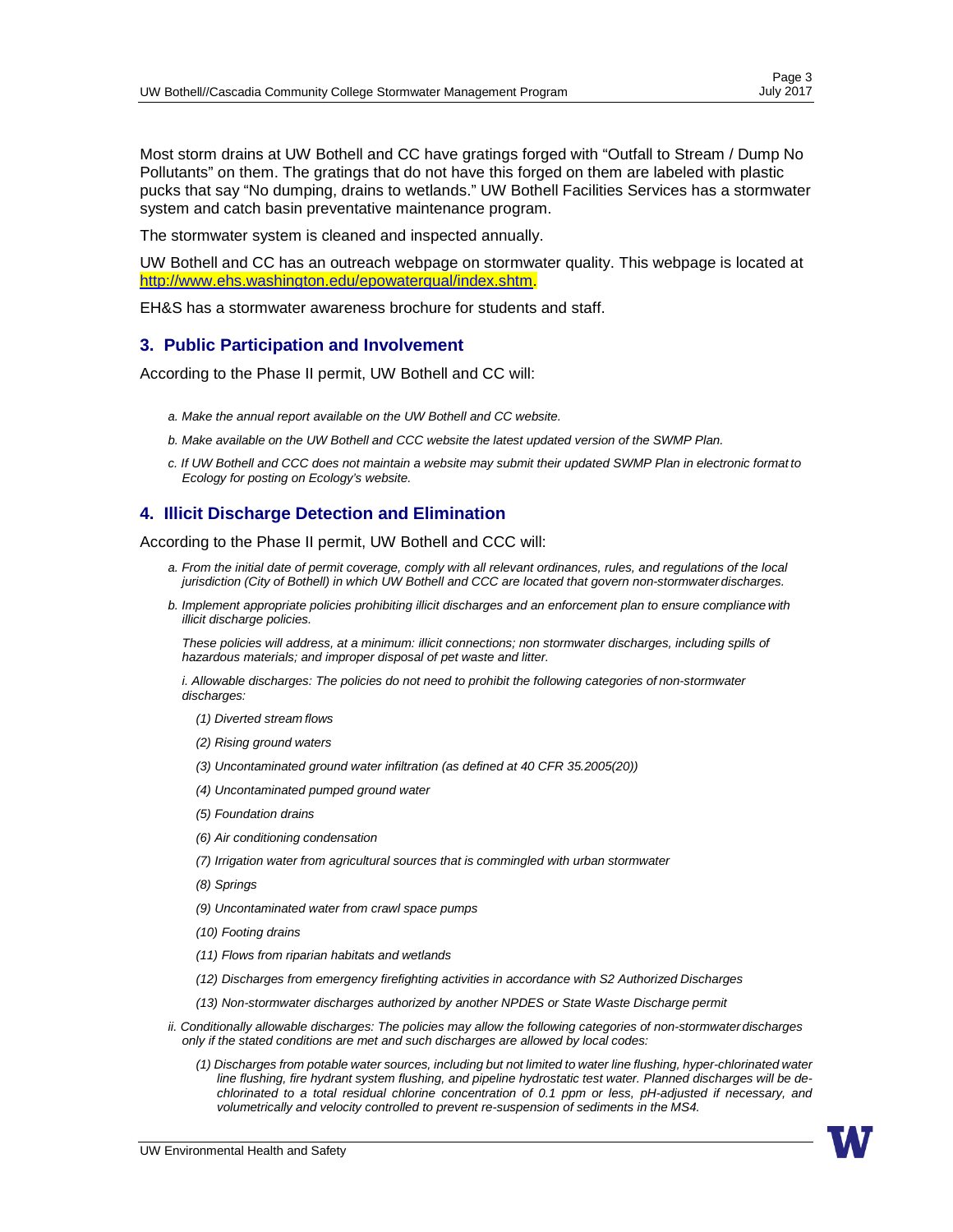- *(2) Discharges from lawn watering and other irrigation runoff. These discharges will be minimized through, at a minimum, public education activities and water conservation efforts conducted by UW Bothell and CCC and/or the local jurisdiction (City of Bothell).*
- *(3) De-chlorinated swimming pool, spa, and hot tub discharges. The discharges will be de-chlorinated to a total residual chlorine concentration of 0.1 ppm or less, pH-adjusted and re-oxygenated if necessary, and volumetrically and velocity controlled to prevent re-suspension of sediments in the MS4. Discharges will be thermally controlled to prevent an increase in temperature of the receiving water. Swimming pool cleaning wastewater and filter backwash will not be discharged to the MS4.*
- (4) Street and sidewalk wash water, water used to control dust, and routine external building washdown that does *not use detergents. UW Bothell and CCC will reduce these discharges through, at a minimum, public education activities and/or water conservation efforts conducted by UW Bothell and CCC and/or the local jurisdiction (City of Bothell). To avoid washing pollutants into the MS4, the Secondary Permittee will minimize the amount of street wash and dust control water used.*
- *(5) Other non-stormwater discharges will be in compliance with the requirements of a pollution prevention plan reviewed by the Permittee which addresses control of such discharges.*
- iii. UW Bothell and CC will address any category of discharges in i or ii above if the discharge is identified as a significant *source of pollutants.*
- *c. Maintain a storm sewer system map showing the locations of all known storm drain outfalls, labeling the receiving waters (other than groundwater), and delineating the areas contributing runoff to each outfall. Make the map (or completed portions of the map) available on request to Ecology and to the extent appropriate to other Permittees. The preferred format for mapping is an electronic format with fully described mapping standards. An example description is provided on Ecology's website.*
- d. Conduct field inspections and visually inspect for illicit discharges at all known MS4outfalls. Visually inspect at least one third (on average) of all known outfalls each year beginning no later than two years from the initial date of permit *coverage. Implement procedures to identify and remove illicit discharges. Keep records of inspections and followup activities.*
- *e. Implement a spill response plan that includes coordination with a qualified spill responder.*
- *f. No later than two years from initial date of permit coverage, provide staff training or coordinate with existing training efforts to educate staff on proper BMPs for preventing illicit discharges, including spills. Train all UW Bothell and CCC staff who, as part of their normal job responsibilities, have a role in preventing such illicit discharges.*

To meet this requirements:

UW Bothell and CCC has a policy to meet or exceed all environmental laws. This policy is available online:

[\(http://www.washington.edu/about/environmentalstewardship/statement\\_esac.htm\)l.](http://www.washington.edu/about/environmentalstewardship/statement_esac.htm)l)

UW has developed and adopted policies that prohibit illicit discharges and illegal dumping. This policy is available online: [http://www.washington.edu/admin/rules/policies/APS/11.03.html.](http://www.washington.edu/admin/rules/policies/APS/11.03.html)

UW Bothell and CCCC has a storm system map showing all known storm drain outfalls, receiving waters and storm drainage areas.

UW Bothell and CCC inspects its stormwater outfall annually.

UW Bothell and CCC has a campus spill response plan and a current contract with a qualified spill responder.

All relevant staff persons are currently trained in hazardous waste management, including proper waste disposal and spill prevention. Chemical storage locations are audited by UW EH&S to help ensure that proper management procedures are in place.

## **5. Construction Site Runoff Control**

From the date of Permit coverage, UW Bothell and CCC will:

*a. Comply with all relevant ordinances, rules, and regulations of the local jurisdiction(s) in which UW Bothell and CCC is located that govern construction phase stormwater pollution prevention measures.*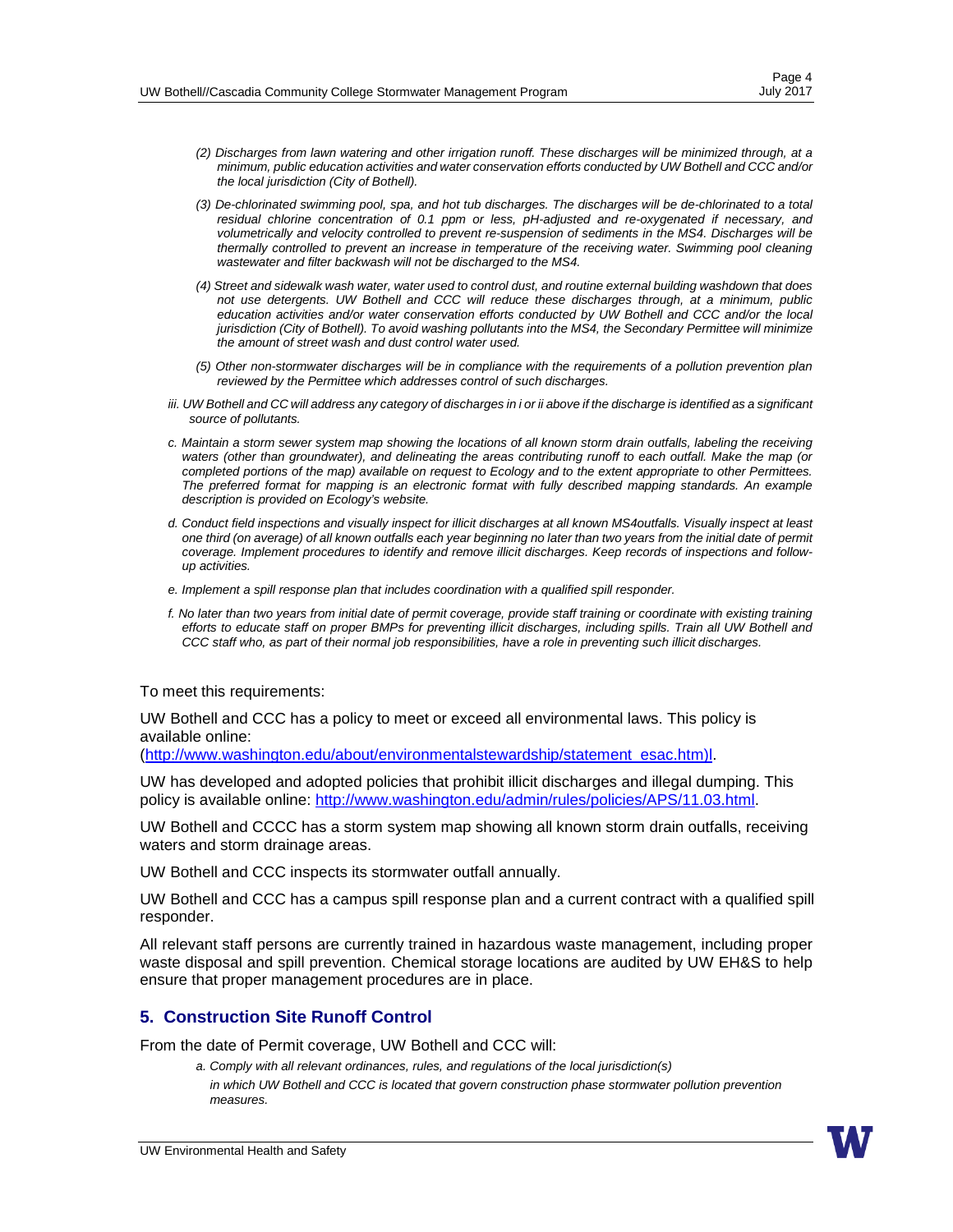*b. Ensure that all construction projects under the functional control of UW Bothell and CCC, which require a construction stormwater permit, obtain coverage under the NPDES General Permit for Stormwater Discharges Associated with Construction Activities, or an individual NPDES permit prior to discharging constructionrelated stormwater.*

- *c. Coordinate with the local jurisdiction regarding projects owned or operated by other entities which discharge*  into the UW Bothell and CCC municipal separate storm sewer system (MS4), to assist the local jurisdiction with achieving compliance with all relevant *ordinances, rules, and regulations of the local jurisdiction(s).*
- *d. Provide training or coordinate with existing training efforts to educate relevant staff in erosion and sediment control BMPs and requirements, or hire trained contractors to perform the work.*
- *e. Coordinate as requested with Ecology or the local jurisdiction to provide access for inspection of construction sites or other land disturbances, which are under the functional control of UW Bothell and CCC during land disturbing activities and/or the construction period.*

To meet the above requirements:

Contract specifications for UW Capital Projects must require compliance with City of Bothell stormwater requirements for construction activities. EH&S, Capital Projects and Facilities Services conduct design and site plan reviews to verify that best management practices are implemented to control erosion and sediment at the site.

For each project that requires a construction stormwater permit (disturbed area of greater than one acre), UW Bothell/Cascadia Community College will obtain a permit.

All temporary erosion control plans (TESC) submitted with building permits are subject to approval by City of Bothell.

Project contractors are required to have staff trained in erosion control if a TESC is required.

Inspection of all construction sites is allowed.

#### <span id="page-4-0"></span>**6. Post-construction Stormwater Management in New Development and Redevelopment**

From the date of Permit coverage, UW Bothell and CCC will:

- *a. Comply with all relevant ordinances, rules, and regulations of the local jurisdiction(s) in which the Secondary Permittee is located (City of Bothell) that govern post-construction stormwater pollution prevention measures.*
- *b. Coordinate with the local jurisdiction regarding projects owned or operated by other entities which discharge into the UW Bothell and CCC MS4, to assist the local jurisdiction with achieving compliance with all relevant ordinances, rules, and regulations of the local jurisdiction(s).*

To meet these requirements:

Contract specifications for UW Capital Projects require compliance with City of Bothell's stormwater requirements for post-construction activities.

EH&S and Facilities Services conduct design and site plan reviews to verify that best management practices are implemented to control erosion and sediment at the site. The UW already has other policy statements that guide sustainable building on campus.

The UW Capital Projects Office has over 25 Leadership in Energy and Environmental Design (LEED) accredited professionals on staff. Under new state law, state funded construction projects of a certain square footage must obtain LEED certification.

Building permits, including post-construction stormwater management, are submitted to the City of Bothell.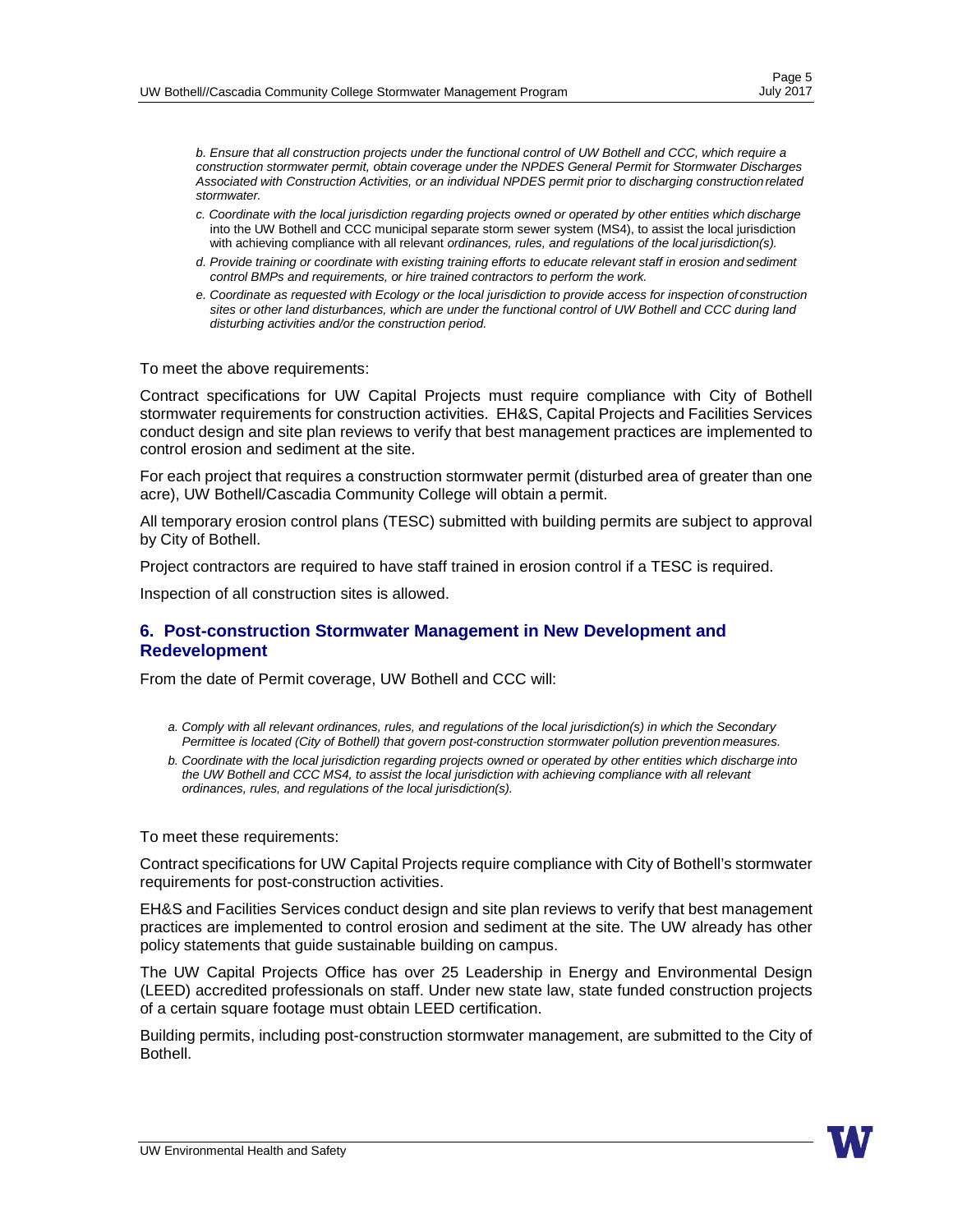## <span id="page-5-0"></span>**7. Pollution Prevention and Good Housekeeping**

According to the Permit, UW Bothell/CCC will:

*a. Implement a municipal operation and maintenance (O&M) plan to minimize stormwater pollution from activities conducted by UW Bothell and CCC. The O&M Plan will include appropriate pollution prevention and good housekeeping procedures for all of the following operations, activities, and/or types of facilities that are present within the Secondary Permittee's boundaries and under the functional control of the Secondary Permittee.*

*i. Stormwater collection and conveyance systems, including catch basins, stormwater pipes, open channels, culverts, and stormwater treatment and flow control BMPs/facilities. The O&M Plan will address, at a minimum: scheduled inspections and maintenance activities, including cleaning and proper disposal of waste removed from the system. UW Bothell and CCC will properly maintain stormwater collection and conveyance systems owned or operated by UW Bothell and CCC and regularly inspect and maintain all stormwater facilities to ensure facility function. UW Bothell and CCC will establish maintenance standards that are as protective as or more protective of facility function than those specified in Chapter 4 Volume V of the 2012 Stormwater Management Manual for Western Washington. UW Bothell and CCC will review their maintenance standards to ensure they are consistent with the requirements of this section. UW Bothell and CCC will conduct spot checks of potentially damaged permanent stormwater treatment and flow control BMPs/facilities following major storm events (24 hour storm event with a 10-year or greater recurrence interval).*

*ii. Roads, highways, and parking lots. The O&M Plan will address, but is not limited to: deicing, anti-icing, and snow removal practices; snow disposal areas; material (e.g. salt, sand, or other chemical) storage areas; allseason BMPs to reduce road and parking lot debris and other pollutants from entering the MS4.*

*iii. Vehicle fleets. The O&M Plan will address, but is not limited to: storage, washing, and maintenance of Secondary Permittee vehicle fleets; and fueling facilities. UW Bothell and CCC will conduct all vehicle and equipment washing and maintenance in a self-contained covered building or in designated wash and/or maintenance areas.*

*iv. External building maintenance. The O&M Plan will address, building exterior cleaning and maintenance including cleaning, washing, painting; maintenance and management of dumpsters; other maintenance activities.*

*v. Parks and open space. The O&M Plan will address, but is not limited to: proper application of fertilizer, pesticides, and herbicides; sediment and erosion control; BMPs for landscape maintenance and vegetation disposal; and trash and pet waste management.*

*vi. Material storage facilities, and heavy equipment maintenance or storage yards. UW Bothell and CCC will develop and implement a Stormwater Pollution Prevention Plan to protect water quality at each of these*  facilities owned or operated by UW Bothell and CCC and not covered under the General NPDES Permit for *Stormwater Discharges Associated with Industrial Activities or under another NPDES permit that authorizes stormwater discharges associated with the activity.*

*vii.* Other facilities that would reasonably be expected to discharge contaminated runoff. The O&M Plan will *address proper stormwater pollution prevention practices for each facility.*

*b. From the initial date of permit coverage, UW Bothell and CCC will also have permit coverage for all facilities operated by UW Bothell and CCC that are required to be covered under the General NPDES Permit for Stormwater Discharges Associated with Industrial Activities or another NPDES permit that authorizes discharges associated with the activity.*

*c. The O&M Plan will include sufficient documentation and records as necessary to demonstrate compliance with the O&M Plan requirements in S6.D.6.a.i. through vii above.*

*d. No later than three years from the initial date of permit coverage, UW Bothell and CCC will implement a program designed to train all employees whose primary construction, operations, or maintenance job functions may impact stormwater quality. The training will address:*

*i. The importance of protecting water quality.*

- *ii. The requirements of this Permit.*
- *iii. Operation and maintenance requirements.*
- *iv. Inspection procedures.*
- *v. Ways to perform their job activities to prevent or minimize impacts to water quality.*
- *vi. Procedures for reporting water quality concerns, including potential illicit discharges (including spills).*